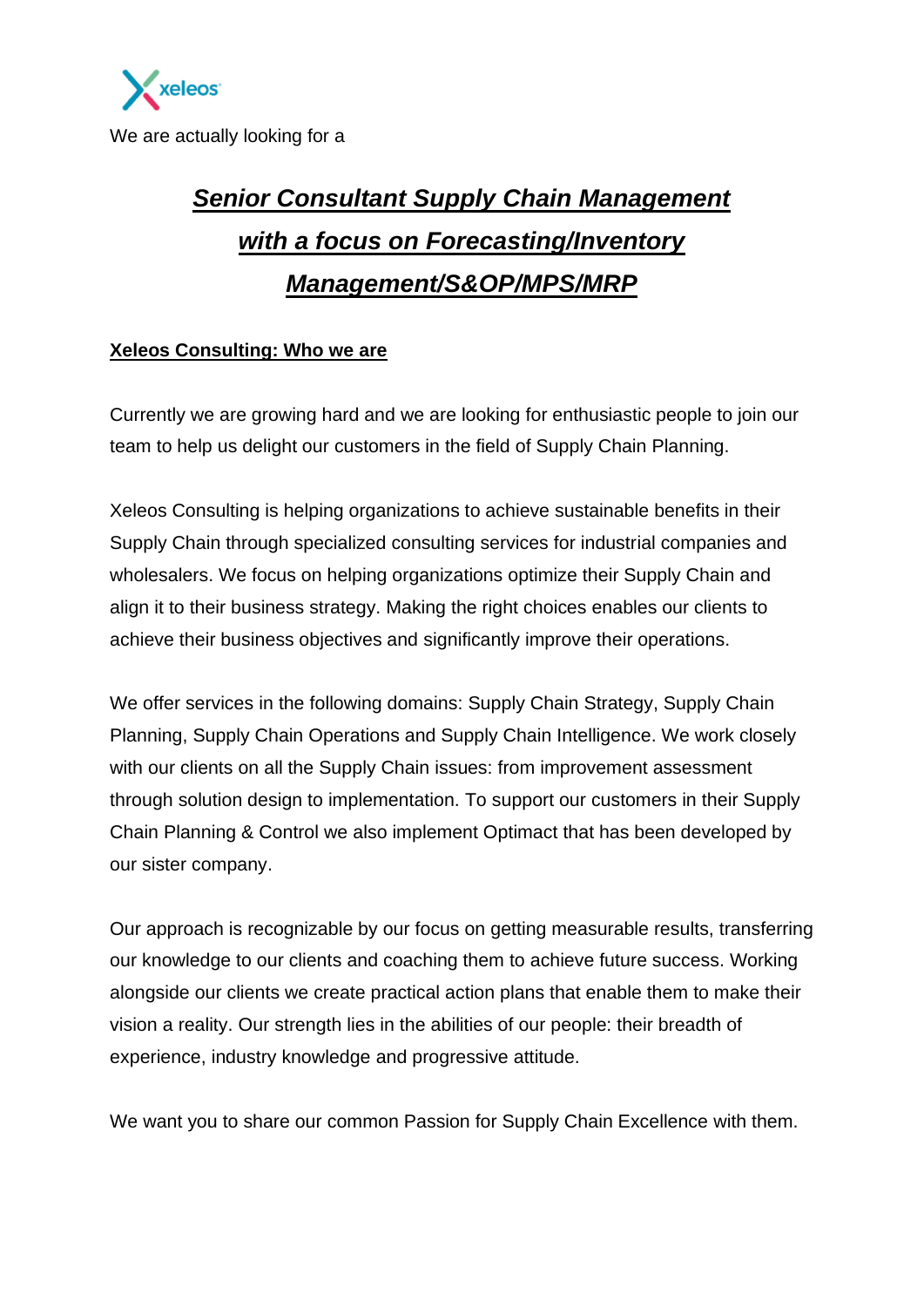

#### **Function: What we are looking for**

You will **lead Supply Chain improvement projects** at the customer site from the analysis of the current situation through the design of the solution up to its implementation.

*Responsibilities* include the overall planning, organizing, directing, controlling and delivery of the projects prioritized in alignment with the client's expectations and business needs.

You will understand the customer's needs and requirements and will be able to structure and translate them into Business Solutions. During the project you will also gradually build a preferred relationship of trust with several contacts within the customer organization through your competence and empathy for their situation. You are able to effectively coach people, to manage and inspire a team and to manage resistance to change in order to reach the project targets.

Several of these projects also consist of giving support on information technology. We have developed Optimact which is a Supply Chain Planning tool. An important part of the job will be supporting the implementation of Optimact as project manager and consultant.

There is a large variety of projects, customers, industries and markets offering a thoroughly diversified scope.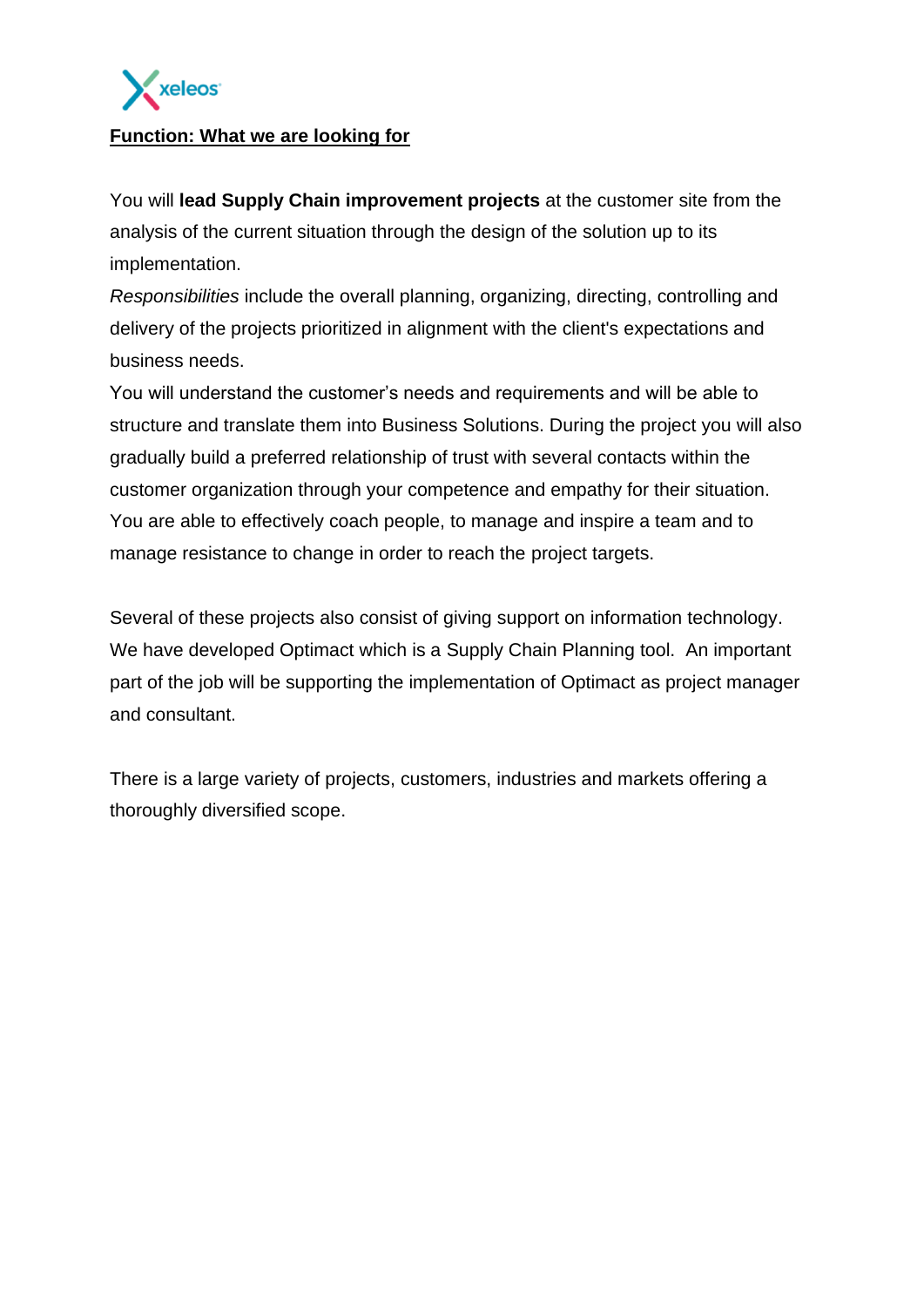

#### *Your Profile: What we expect*

- You are passionate for Supply Chain Excellence.
- You have at least 5 years relevant experience in the industry and/or in consulting in the Supply Chain Management area including business process management skills
- You have an expertise in Forecasting, Inventory Management, Sales & Operations planning, MPS, MRP …
- You have some expertise in another of our main service domains: Supply Chain Strategy, Supply Chain Operations and Supply Chain Intelligence
- You have at least a bachelor degree. Having a CPIM or CSCP-degree is a plus.
- You have good analytical and problem solving skills, you can rely on organizational and people management skills and have project management experience
- You have a good understanding of supporting information technology: ERP, SCM Optimization Software, Business Intelligence software
- Affinity with and knowledge of SQL is a plus
- You are no-nonsense, open and direct in communication and willing to travel
- You are fluent in Dutch and English, and have a very good working knowledge of French